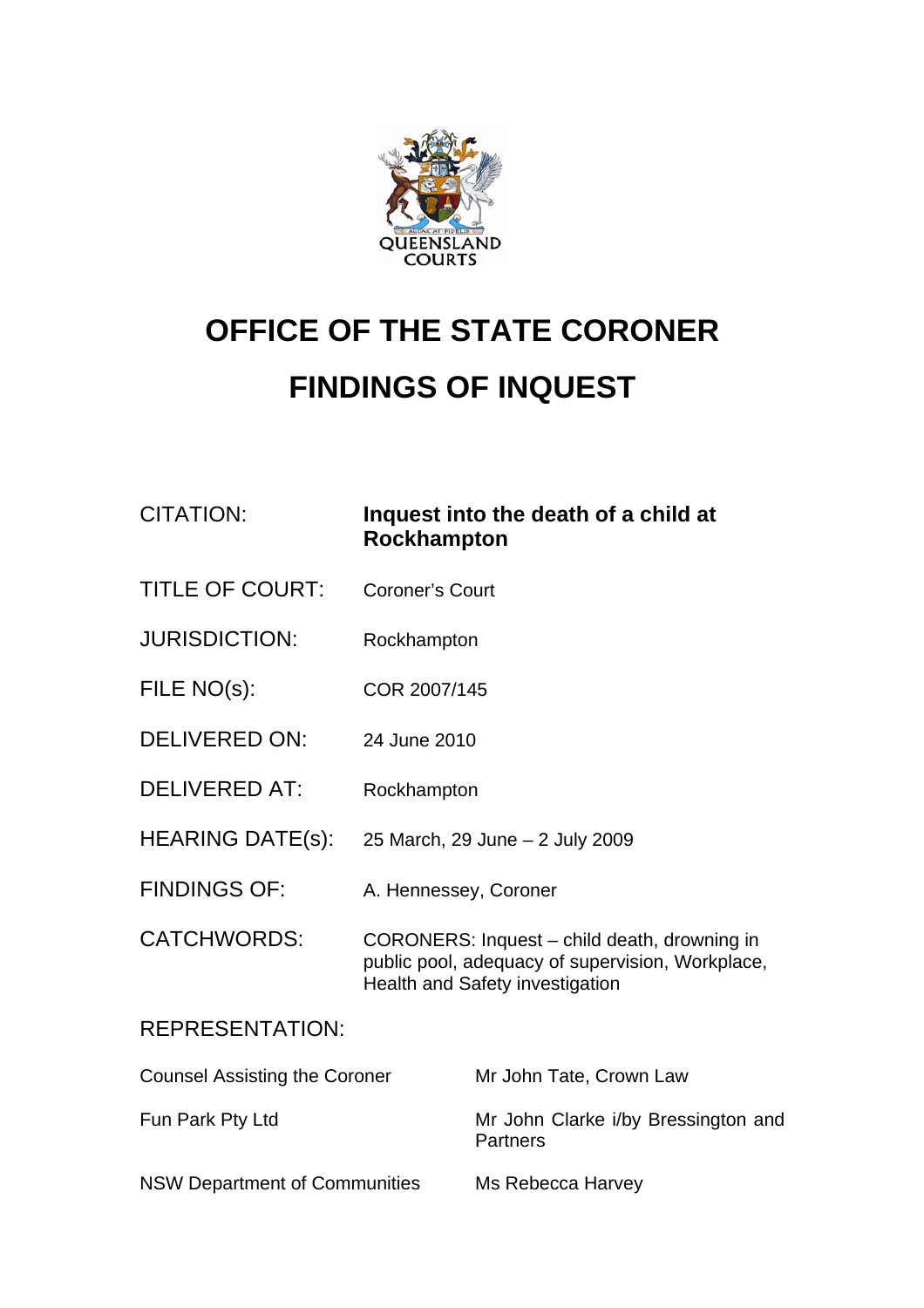These findings seek to explain, as far as possible, how this child's death occurred on 4th January 2007. The child drowned at a public pool after attempting to use a large inflatable device in the deep end of the pool.

Following the court hearing the evidence in this matter where learnings can be made to improve safety, changes to industry practice may be recommended with a view to reducing the likelihood of a similar incident occurring in future.

# *THE CORONER'S JURISDICTION*

- 1. The coronial jurisdiction was enlivened in this case due to the death of the child falling within the category of "*a violent or otherwise unnatural death"* (drowning), under the terms of s8 of the Act. The matter was reported to a coroner in Rockhampton pursuant to s7(3) of the Act. A coroner has jurisdiction to investigate the death under Section 11(2), to inquire into the cause and the circumstances of a reportable death and an inquest can be held pursuant to s28.
- 2. A coroner is required under s45(2) of the Act when investigating a death, to find, if possible:
	- the identity of the deceased,
- **how, when and where the death occurred, and**
- what caused the death.
- 3. An Inquest is an inquiry into the death of a person and findings in relation to each of the matters referred to in section 45 are delivered by the Coroner. The focus of an Inquest is on discovering what happened, informing the family and the public as to how the death occurred, but not on attributing blame or liability to any particular person or entity.
- 4. The coroner also has a responsibility to examine the evidence with a view to reducing the likelihood of similar deaths. Section 46(1) of the Act, authorises a coroner to "*comment on anything connected with a death investigated at an inquest that relates to* – *(c) ways to prevent deaths from happening in similar circumstances in the future."* Further, the Act prohibits findings or comments including any statement that a person is guilty of an offence or civilly liable for something.
- 5. Due to the proceedings in a Coroner's court being by way of inquiry rather than trial, and being focused on fact finding rather than attributing guilt, the Act provides that the Court may inform itself in any appropriate way (section 37) and is not bound by the rules of evidence. The rules of natural justice and procedural fairness apply in an Inquest. The civil standard of proof, the balance of probabilities, is applied.
- 6. All interested parties can be given leave to appear, examine witnesses and be heard in relation to the issues in order to ensure compliance with the rules of natural justice. In this matter, Fun Pty Ltd, NSW Department of Communities and the family of the deceased were represented at the Inquest.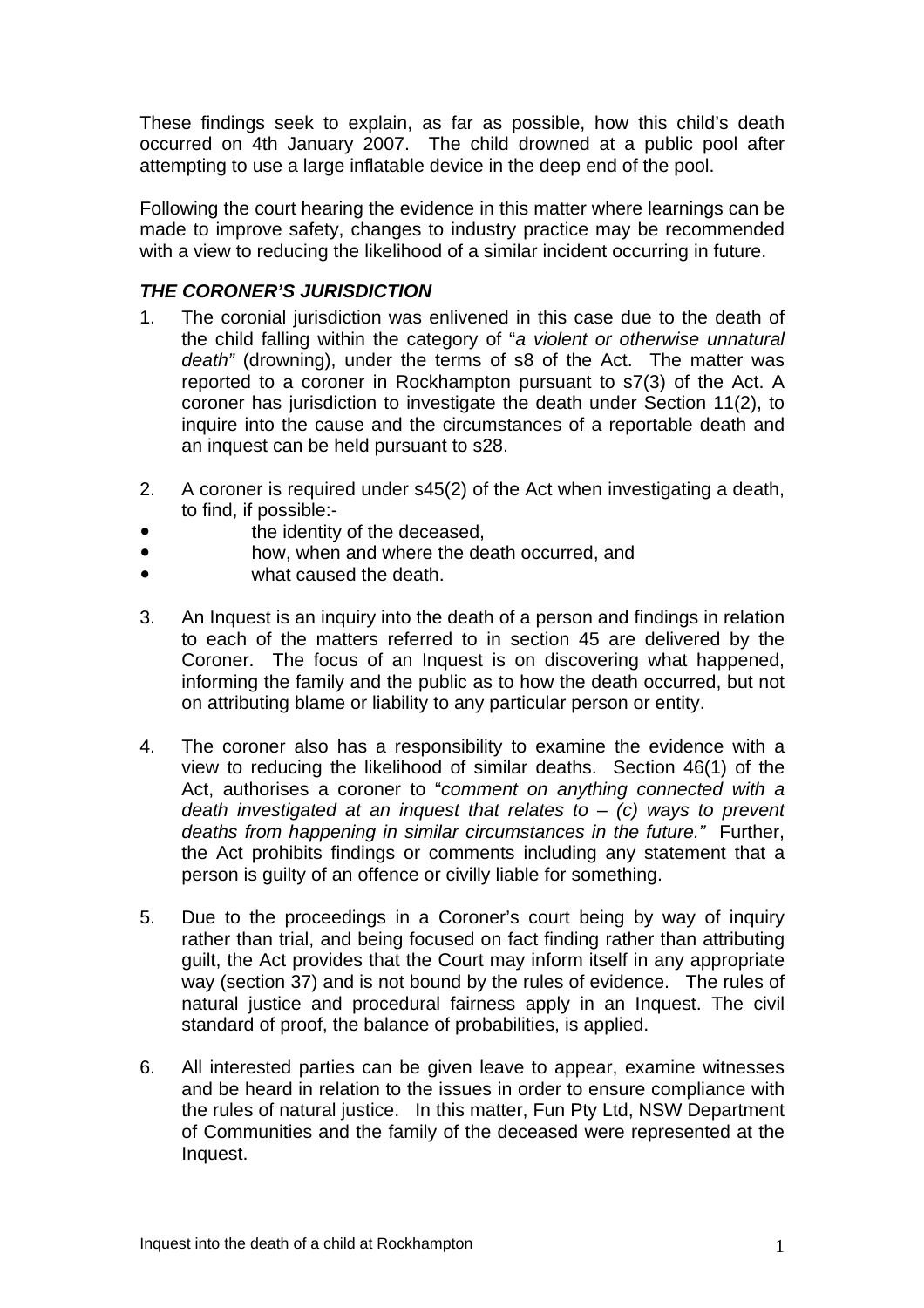7. I will summarise the evidence in this matter. All of the evidence presented during the course of the Inquest, exhibits tendered and submissions made have been thoroughly considered even though all facts may not be specifically commented upon.

# *THE EVIDENCE*

- 8. About 1pm on 4/1/07, the child attended the Rock Pool Waterpark at North Rockhampton with a number of family members, adults and children. At that time, the child was subject to the care of the NSW Department of Communities and was living with his Aunt in NSW. He was visiting Rockhampton in order to see his mother over the Christmas period. The child was 9 years old.
- 9. Rock Pool, at the time of the incident, was owned by the Rockhampton Regional Council and leased to the operator, Fun Pty Ltd, since September 2006. It had previously been developed from a traditional swimming pool area into a waterpark in 2004, offering a number of activities in and out of the water. The park contained five pools including an Olympic size pool containing three large inflatable devices. In addition, there were two water slides, a rock climbing wall, wet and dry play areas and a mini golf course. Additional fees were paid on entry for the use of the inflatable devices and the swimmer received a coloured wristband. 652 people passed through the gates at the Rock Pool during the course of that day comprised of 365 children, 228 adults, 43 spectators and 16 concession admissions. It is unknown exactly how many people were present at the pool at the time the child was there. Two lifeguards and six pool attendants were working at the facility at the time of the incident. It is a condition of entry to RockPool that all children under 12 years be accompanied by an adult and signage appears at the entrance to the pool to this effect. Signage requiring supervision of children under 12 by parents is also displayed around the grounds.
- 10. The child was in the care of his Aunt. She had the full time care of her own two daughters as well as three of her sister's children, including the child. The aunt had responsibility for 6 children that day at the waterpark. She set herself up with the bags etc in the smoking area between the slides and the pool.
- 11. After arriving, the child was told by his aunt that he was not to go in the deep end of the pool or on the inflatables. She was aware that the child could not swim. She described him as a poor swimmer needing assistance. On all previous excursions near water, the child had always stayed where he could touch the bottom. She was also aware that the child suffered from a mild intellectual impairment which affected his speech and his ability to comprehend language. The child's school records indicated that he had difficulty in processing written and oral instructions and had poor listening skills. The aunt had been caring for him since March 2006 and was therefore used to communicating with him. She was confident that with firm and simple instruction, he was able to understand and comply. She would speak to him in terms he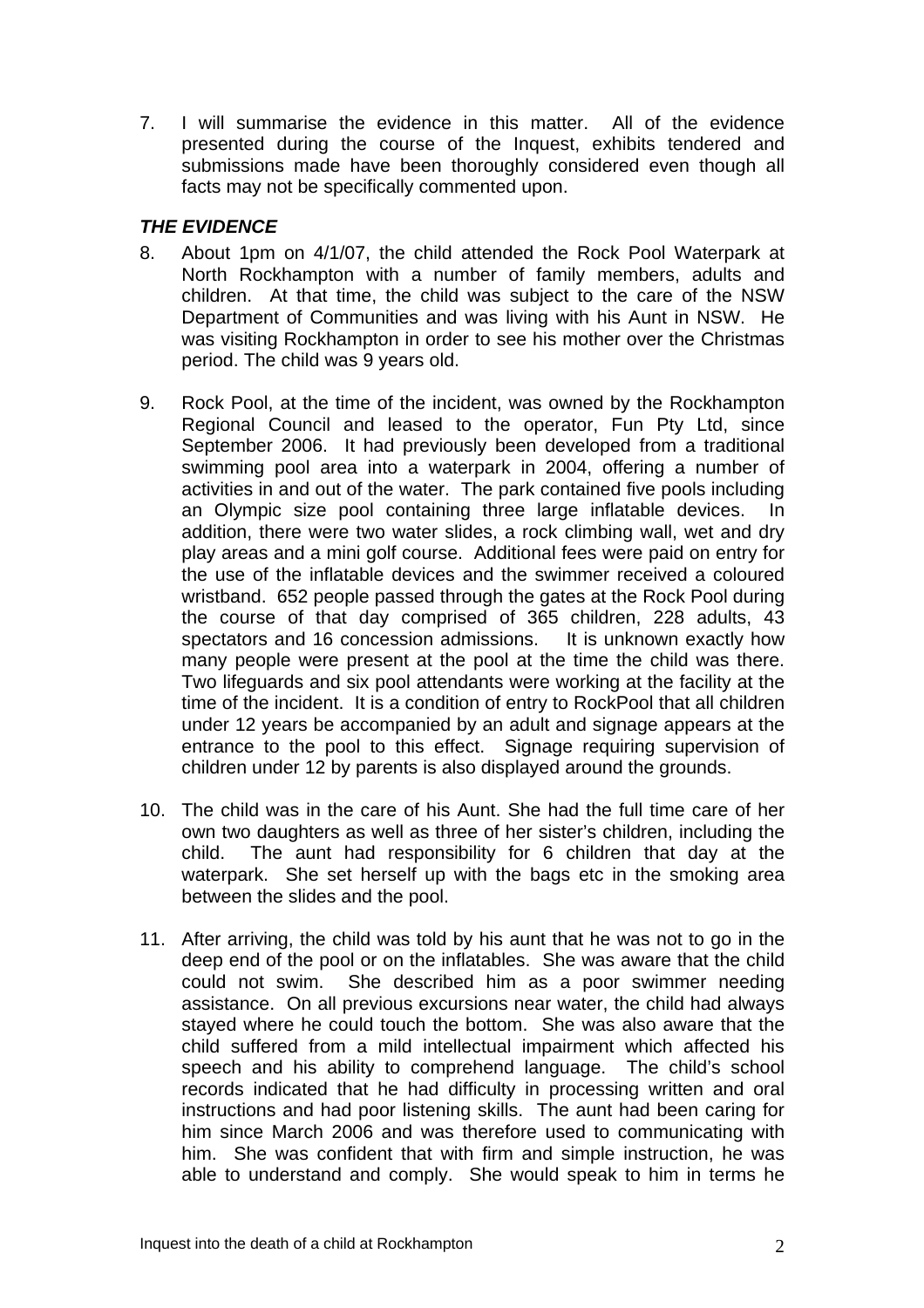could understand and she said that he always listened when they were talking about safety. The child told her that he just wanted to go on the slide with his three older brothers. All of the kids knew to keep an eye on each other.

- 12. All of the adults in the group were communicating with each other as to where the children were in the waterpark. All of the children were excited as it was a new experience for them and they were all running around. All of the adults were moving around with them. The aunt stayed with the 2 little girls in the little pool. At one stage, she swapped positions with one of the other adults in going to the little pool and she to the slides with the children.
- 13. One of the adults and the children went down the slides and the aunt watched the child in that area. The aunt knew that the child was enjoying the slides and made some friends there. Then she joined two of the group in the little pool. After about 30 minutes she commented on not seeing the child for a while and one of the adults noticed a crowd near the big pool. He stated that it was not long between them all being on the slides and noticing the crowd which was around the child as he was being attended to. One of the older children was told by the aunt to stick together with the child and the child's brother and for all the kids to stay together. After the first slide, the older child lost sight of the child and went looking for him. He found his brother and sent him back to the aunt and then got in line for the inflatables. He was on the Rocket when he saw the child being attended to. One of the child's brothers was playing on the slides with his brothers and cousins and then played in the little pool. The child and his 10 year old brother left the slides together and the brother showed the child how to do bombs in the shallow end and told him to get off the obstacle inflatable. He did not see the child after that but knew they were to stay in the shallow end as the child couldn't swim. He did not go near the Rocket as it was in the deep end of the pool. Whilst he had a wristband to use all facilities, the aunt did not understand why he ended up at the inflatables. Her opinion was that the lifeguards were there to prevent an accident from happening.
- 14. The Rocket inflatable had been purchased by Fun Pty Ltd 4 months prior to the incident from A-flex Technology (NZ) Ltd. Operating and safety information relating to the inflatable usually accompanied the object and was located on the company's website. Mr Flintoff, the pool manager, confirmed that no manual was received with the rocket. This had happened on previous occasions as well, both before and after the incident. In fact, Mr Stephens, the owner, stated in evidence that if it had not been for the WPHS prosecution in relation to the incident, he would not have been aware that a manual existed. No risk assessment was performed on the inflatable before it was commissioned. The rocket was a replacement for a previous piece of equipment so the previous practices were applied to it. The manufacturer recommends that 2-3 people supervise the inflatable when in use. The manual provides that "a trained attendant controls access onto the unit with other attendants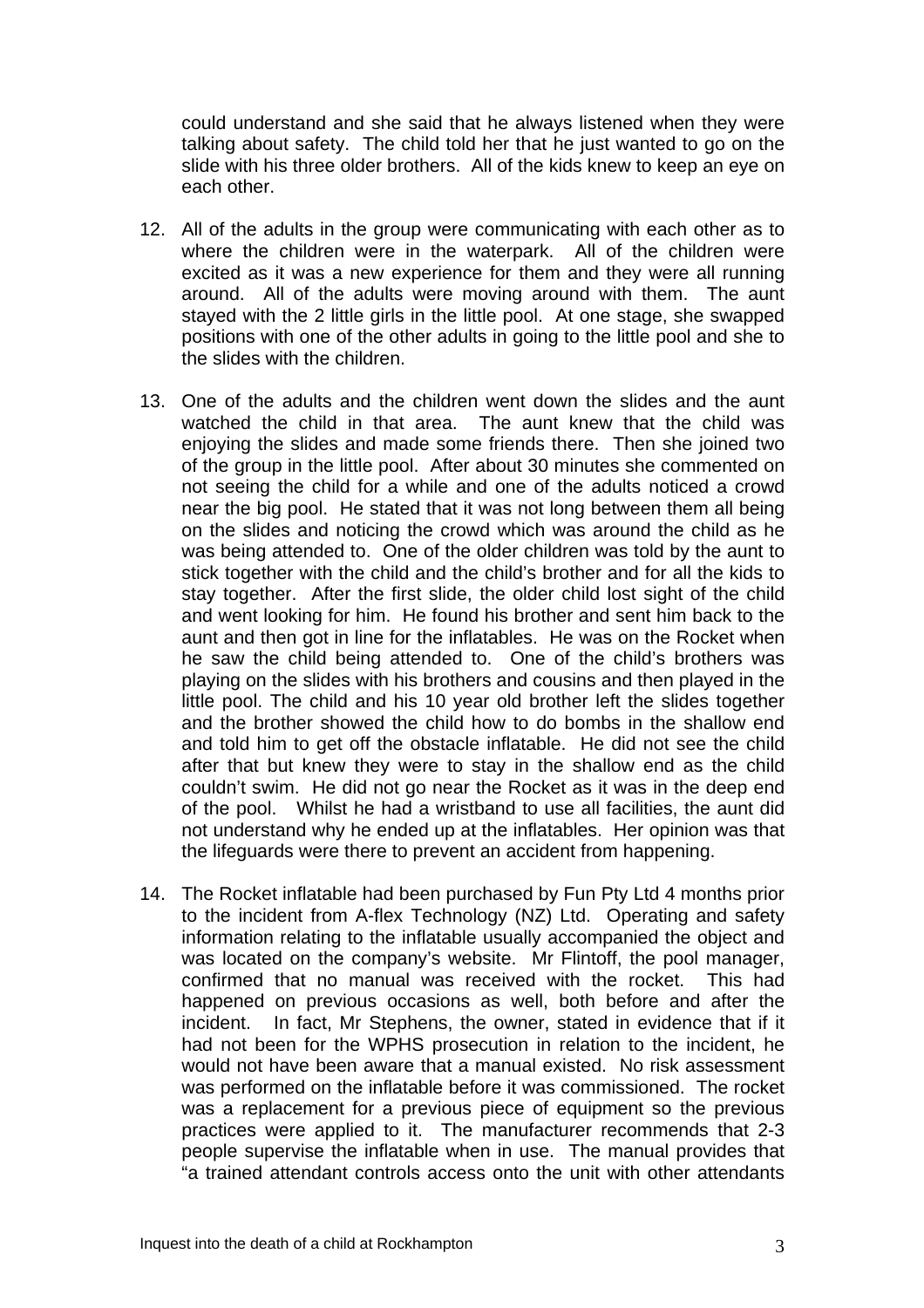positioned where necessary for a clear view of users on the inflatable at all times, from when users enter the water until they are clear of the pool". Further, "given the restricted visibility under the inflatable, staff must be alert to the possibility of a user experiencing difficulties in an obscured part of the pool, either underneath the structure or on the pool bottom."

- 15. The Rocket is a large inflated rocket-shaped object, 20.8 meters long, which was located in one corner of the Olympic size swimming pool at the deep end. The water depth varied from 1.7 meters to 2.1 metres along the length of the device. It was secured at the base (2 meters wide) to a starting block and was positioned between lanes 2 and 3, sufficiently away from the side of the pool (4.4 meters to 2.9 meters when in use and moving in the pool) such that the side of the pool would not cause an obstruction to swimmers falling off the rocket. A lane rope was placed in the centre of the pool between lanes 4 and 5 which would be a potential anchor point for swimmers in trouble on that side of the rocket. In order to use the rocket, swimmers line up at the end of the pool next to the lifeguard and step onto the device from the edge of the pool, running along until they get to the end or fall into the water to either side of the device before reaching the end.
- 16. At the time of the child using the inflatable, it was being supervised by one person, Neal Barram who was 18 years of age. He had been employed at Rock Pool for 4-5 months in a part time capacity, 25-30 hours per week. Lifeguard Ben Young was supervising the obstacle inflatable in the shallow end of the pool. Mr Barram held a Senior First Aid certificate but did not hold any formal qualifications relating to the supervision of swimmers. He had done his lifeguard training but not the competency assessment. He had been unable to do his Bronze medallion testing due to a sporting injury.
- 17. His general duties at the inflatable on this day was to keep an eye on the pool, if a swimmer was struggling they would be assisted and then told to move to the shallow end of the pool. He also had to keep watch on the sides of the pool and ensure that no-one jumped in (towards the inflatable). His duties also included checking swimmer's wrist bands (to ensure they had paid to use the device), hosing down the inflatable (from the ladder area), and ensuring that one swimmer at a time used the inflatable. The next person would not be released from the line until the inflatable was clear of the previous swimmer. One of the duties of the supervisor was to add challenge to the swimmers on the inflatable by hosing it to make it slippery and to move the rocket around so that users slipped off. It was also hosed so that it would not get too hot to walk on. The supervisor would also move the inflatable with the ropes to make staying on more difficult.
- 18. Mr Barram was positioned at the end of the pool (the base of the rocket) in accordance with instructions to him. He would also sit on the starting block from time to time. There was no line of sight to the bottom of the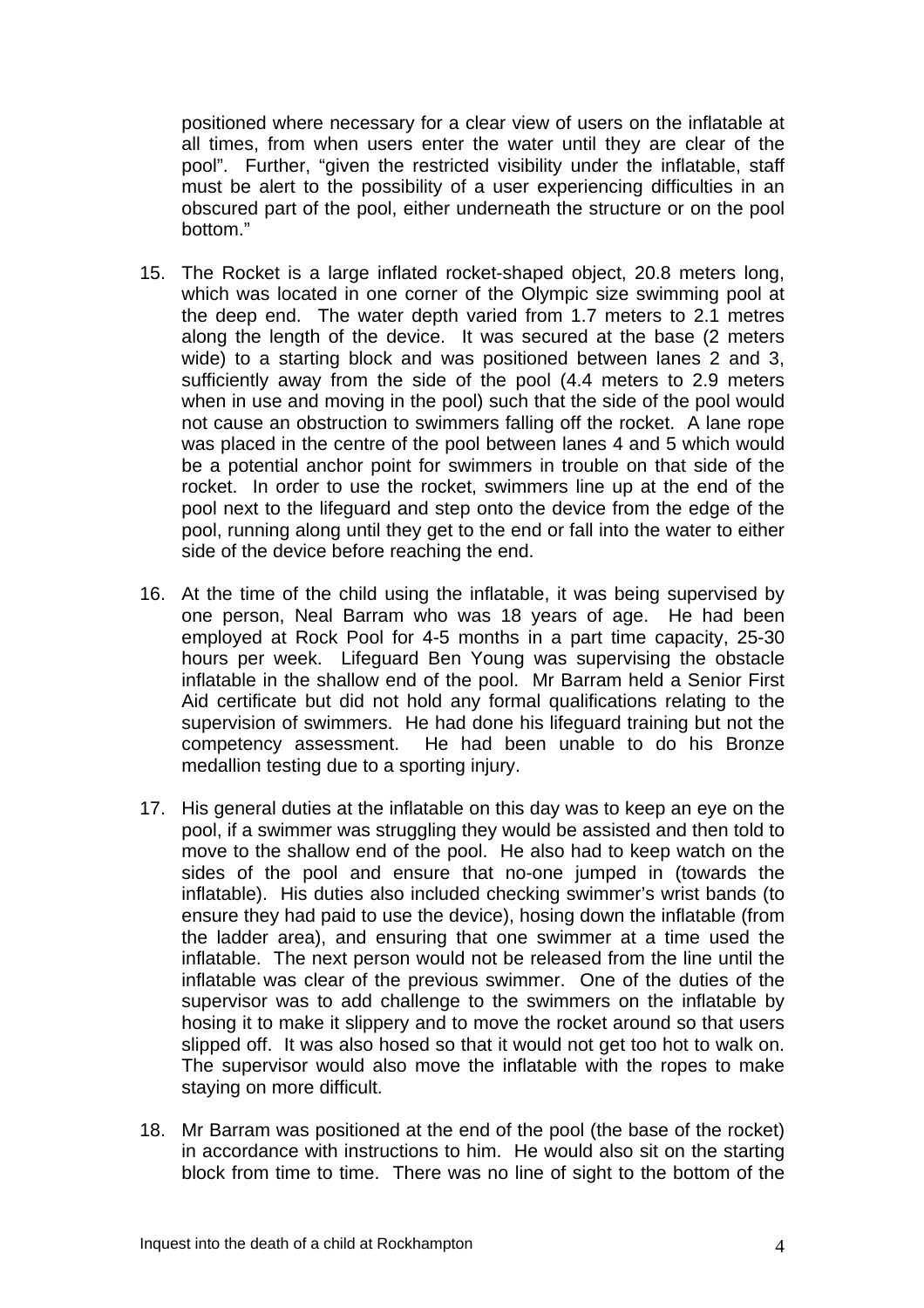pool and the area under the rocket from either of those positions. In addition, reflection from the water and the disruption to the water surface by hosing all interfered with what vision there was.

- 19. A Senior Lifeguard was employed to supervise all of the water activities in a roaming sense. On this day, that person was Cameron Jennings. He was 27 years of age and held Senior First Aid, Bronze Medallion and a Pool Lifeguard Certificate as well as a Degree in Human Movement. At the time of the incident he was supervising the rock climbing wall activities, some distance away from the inflatable devices. Mr Jennings had a lot of other duties and was responsible for overseeing all supervisors around the waterpark. A lifeguard tower was situated near the pool but the line of sight difficulties especially around the inflatables were addressed by requiring the lifeguard to keep moving around the premises on ground level whilst supervising. Working under the direction of the Head Lifeguard, the staff worked 40 minute rotations between the various stations at different activities in the waterpark. One reason Mr Barram understood for this practice was to keep alert on each station. Mr Jennings would speak to parents if their child needed assistance in the water. He said some people laughed it off, some made excuses and some became aggressive. He was not sure if other staff did that.
- 20. About 2.30pm two young children saw the child lying on the bottom of the pool, between the side of the pool and the inflatable. Those children had seem him on the inflatable shortly before. It was not able to be determined how long the child had been playing on the inflatable. They got into the pool and touched him but he did not move. They left the pool and immediately notified Mr Barram. He looked into the pool but could not see anything as he had just been hosing and the hose spray had disturbed the surface of the water. After turning the hose off, he saw the child on the bottom of the pool. He was in 1.87 meters of water and was 11.1 meters from the end of the pool.
- 21. Mr Barram dove into the pool and retrieved the child. Mr Barram was assisted by another staff member to lift him from the water. He was not breathing and had no pulse. Resuscitation efforts commenced immediately and the Queensland Ambulance Service attended within ten minutes. A nurse, Mrs Chalmers, assisted with the resuscitation efforts. The child was taken to Rockhampton Hospital where he was unable to be revived. The cause of death was drowning. He had a small bruise on his head but it was not thought to have contributed to his death.
- 22. The aunt was very upset by the events and understandably felt that the effects would be with her for life. She was very angry with the waterpark owners as she felt that there was no lifeguard at the top of the slides and no-one near the rocket. Her comment was that they were all too busy standing around talking to watch. She estimated there were 500-600 people at the waterpark at the time of the incident. She felt that the inflatables looked dangerous when she got there and was concerned about the number of children on them, diving underneath them and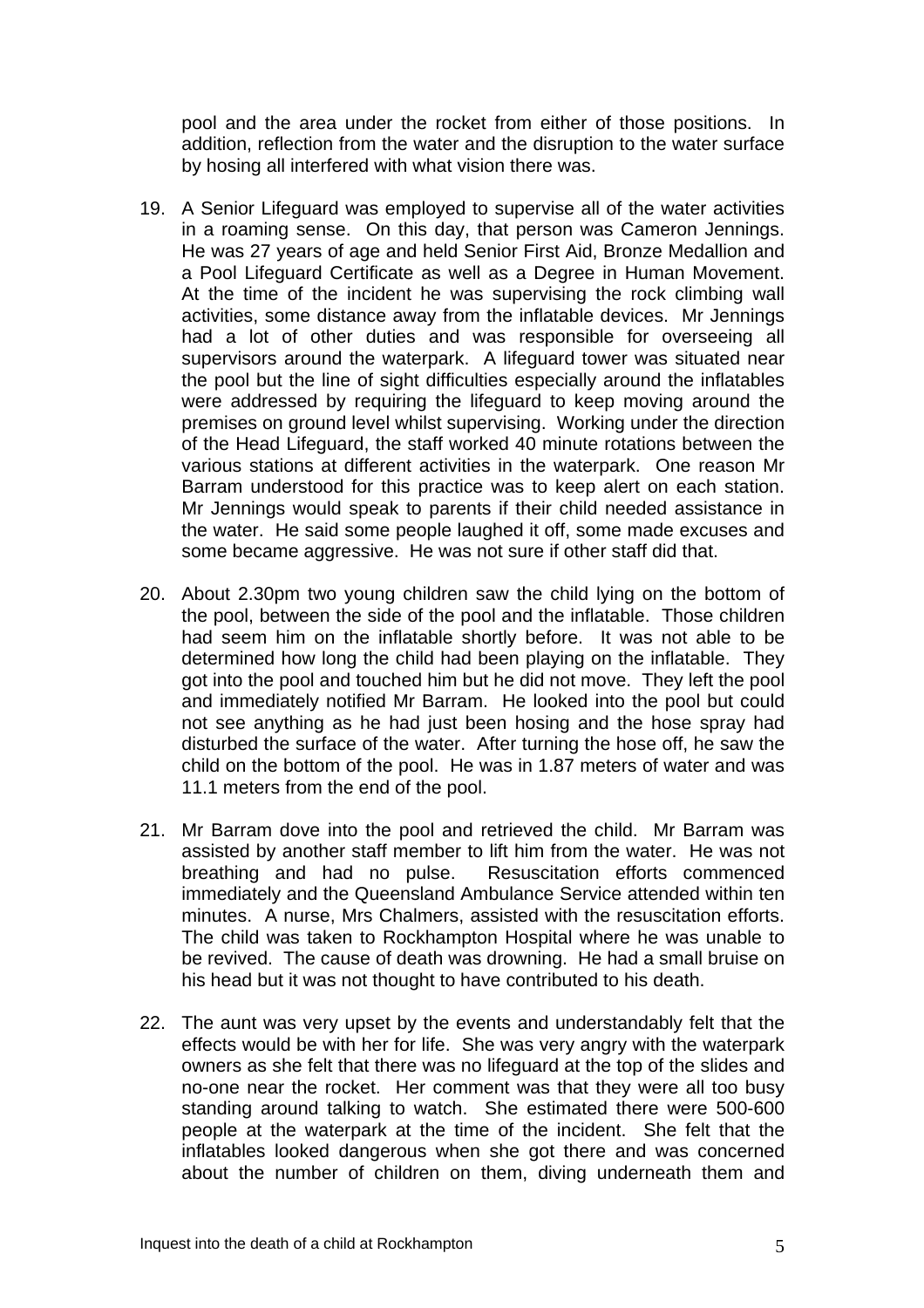falling off around them. She would not have let the child go on the inflatable. There were no questions asked of the aunt of swimming ability of children on entry. She did not notice any signs. She purchased a wristband for the child so that he could go on the slides. She did not ask whether that pass allowed access to deep water areas.

- 23. Mr Patrick O'Connor, a TAFE teacher, gave evidence that most of the staff at the pool seemed to be teenagers with a high level of responsibility on them. There was a lot of activity going on with a lot of children and young adults in some areas of the waterpark, especially around the inflatables, and there were a large amount of things to observe as well as attending to administrative jobs like checking armbands. He had concerns as a parent regarding these issues. Whilst some parents were seated in the grandstands, there did not seem to be any parents standing on the side of the pool watching children on the inflatables. Mr O'Connor was keeping a keen eye on his children but he noticed some parents reading or doing other tasks. He could not recall seeing signage around the pool and the lifeguard's role in supervising was not clear to him.
- 24. Another patron, Mr Brian Chalmers, also had concerns regarding safety matters that day. He considered that there was a need for more people to supervise the inflatables after a risk assessment was done to identify the danger points. He considered there were too many people on the inflatables at one time and the people jumping in from the side could have been controlled more. He considered that parental responsibility was paramount and he did not let his children out of his sight at the waterpark.
- 25. Police were called and arrived soon after 3.30pm. The Pool was closed and names taken of the persons present but some patrons had been allowed to leave in the intervening period. Sgt Buxton took statements from the direct witnesses, none of whom saw the incident itself. A version was given to Police that an older child may have fallen onto the child while he was in the water. It was not able to be confirmed whether this was correct. Another child stated seeing the child fall off the rocket when the lifeguard pulled on the rope of the rocket. The child was underwater for 2-3 minutes. Police attempted to contact WPHS from 4pm on the afternoon of the incident but were only able to leave a message.
- 26. Sat Buxton's conclusion after reviewing all of the material he gathered was that parents always retain a high level of responsibility for the supervision of children and ultimately one person has to be responsible for the supervision to avoid this situation of thinking others were supervising. Lifeguards were there to ensure correct behaviour and respond to distress and to perform administrative duties. The presence of a lifeguard does not subrogate the parent's responsibility for the child.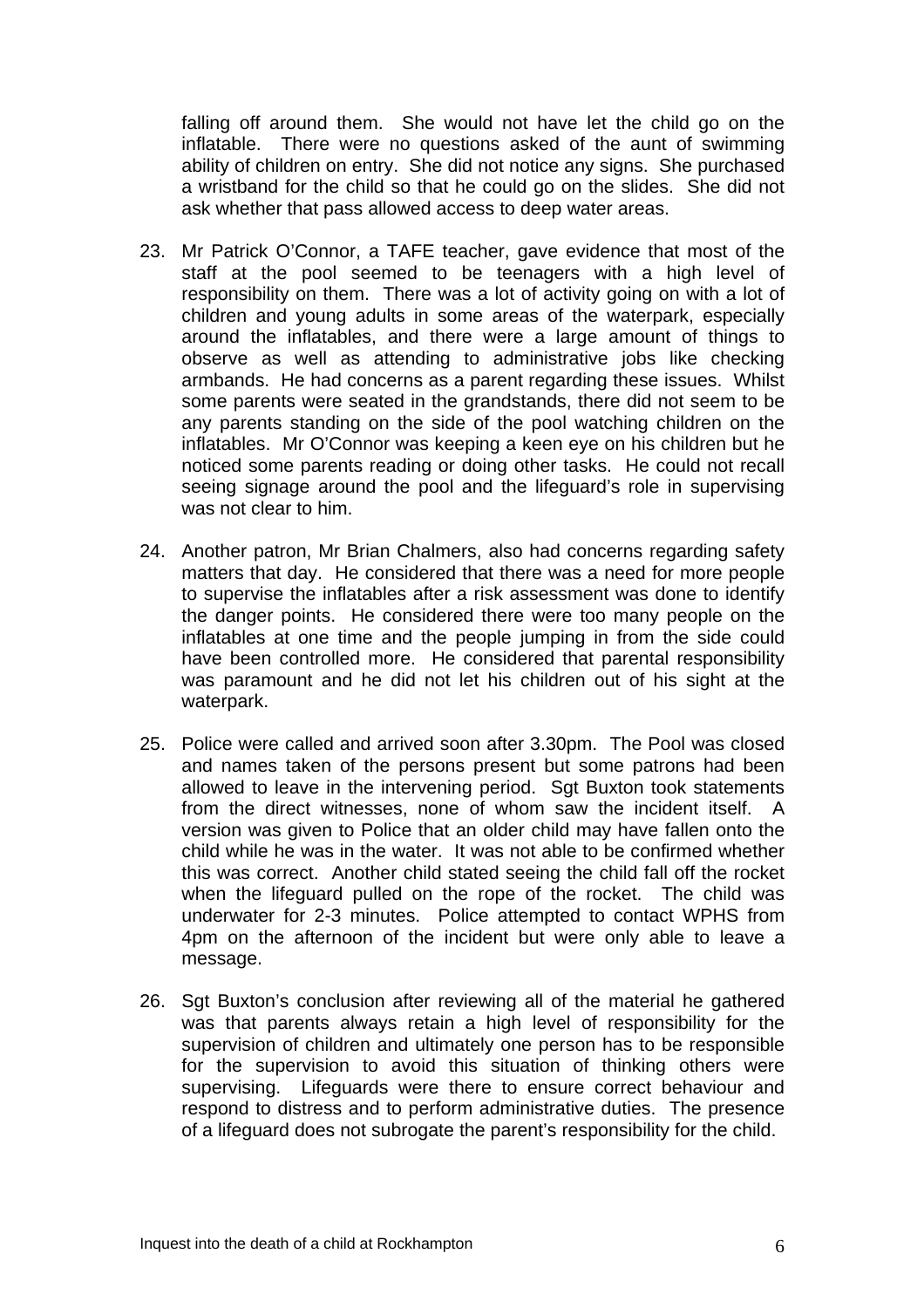#### Risk Assessment at Rockpool

27. On taking over the facility, Mr Stephens was provided with a risk assessment document compiled by Australian Amusement, Leisure & Recreation Association (AALARA, now known as WorkLaw) and conducted an audit of the Rockpool at the request of the previous owner in early 2006. The audit addressed infrastructure risks and recommendations were made for the improvement of some signage at the business. The issues of water hazards, supervision, staffing levels or competencies of lifeguards and the inflatable devices were not discussed in any detail.

#### Accreditations and Training of Lifeguards

- 28. The Director of Fun Pty Ltd is Mr John Stephens. On acquiring the Rock Pool in September 2006, Mr Stephens sought appropriate pool safety credentials and in January 2007 he received Statements of Attainment from RLSSQ in supervising an aquatic facility; Respond to Aquatic emergency, resuscitation, Administer Oxygen, Bronze medallion, Oxygen Equipment Resuscitation, and Pool Lifeguard. Mr Stephens (prior to and after the incident) makes arrangements for assessors to fly to Rockhampton twice a year to conduct courses for employees for them to stay current and upgrade their skills. Mr Jennings stated that after Mr Stephens took over there was a definite improvement in safety especially through signage at the pool. Staff were constantly on the public address system reminding parents to be aware of where their children are.
- 29. A staff handbook was presented to all staff at the time of employment, containing operational information regarding staff roles and safety matters. The handbook was 'inherited' from the previous owner of the facility. It did not make reference to water hazards or supervision issues in any way. Inductions and refreshers with staff were conducted mostly through mentoring and on the job training and by starting staff in easier to supervise areas of the waterpark. Induction on inflatables and scenario training would benefit staff in Mr Jennings view.
- 30. Mr Dave Flintoff was the Pool Manager at the time of the incident. He stated that the lifeguard duties included supervision of the water at all times and crowd control. Many of the staff were lifesavers from Emu Park. Mr Flintoff said that whilst the lifeguards were there to assist, the responsibility lay with the parents. It should be noted that there are varying levels of "lifeguard" training, skills and competencies and not all of the staff described as lifeguards at the Rockpool held the highest level of qualification warranting that name. The safeguards put in place by the management against non-swimmer injury included the signs, gates, and lifeguard supervision. Sgt Buxton gave evidence that there were signs at the pool reminding parents that they needed to supervise their children and condition of entry signs in the foyer containing this requirement. Staff with supervisory responsibility will always retain the obligation of identifying a patron in distress and rendering assistance however.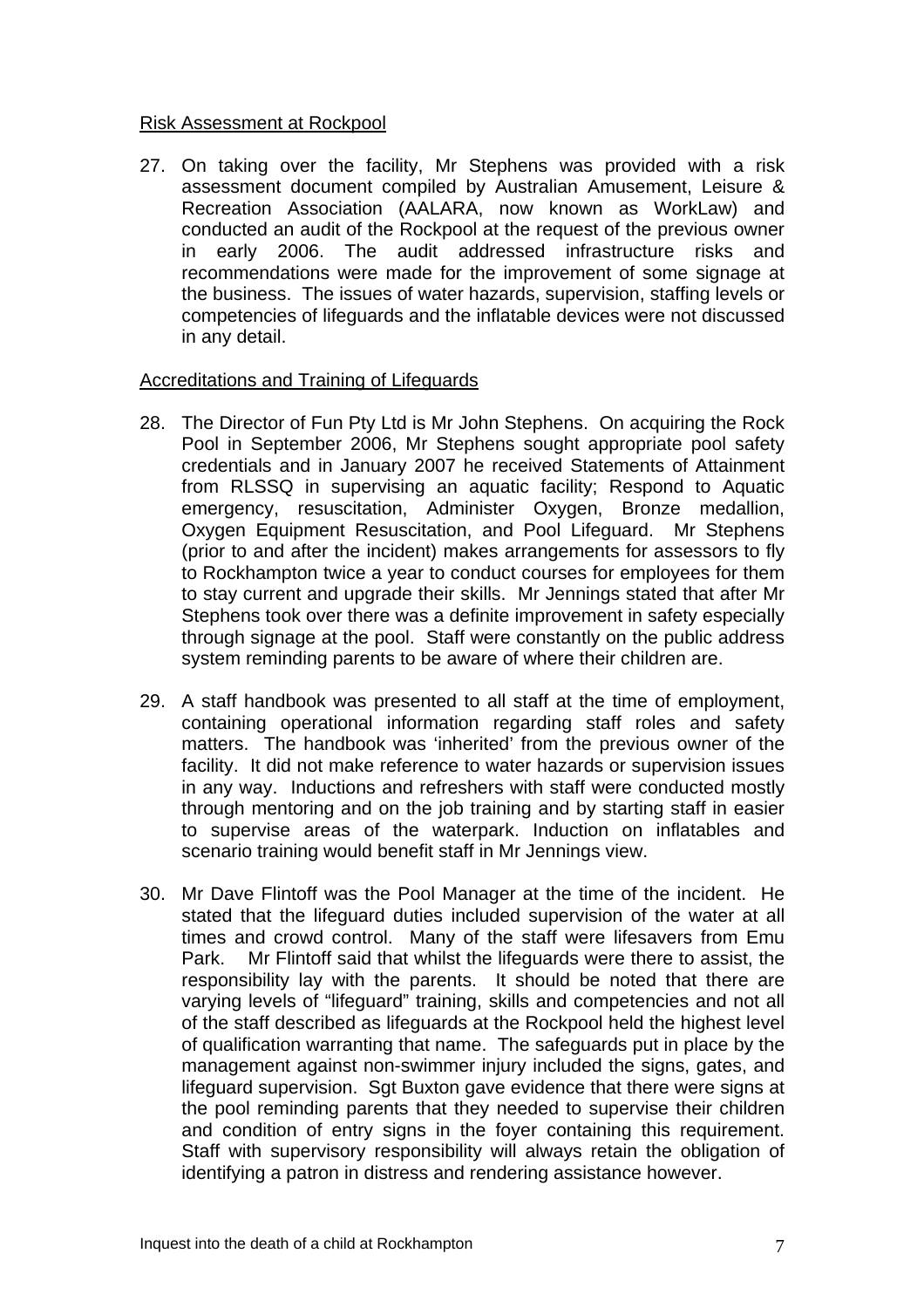- 31. Mr Flintoff said that there was a problem at the waterpark with people treating the facility as babysitting, dropping children from as young as 5 years old off and returning hours later. Unaccompanied children were not permitted entry. Most incidents at the pool involved grazes from slips, bloody noses from hitting heads on waterslides and the occasional bee sting.
- 32. Cameron Jennings indicated that he often wanted more training for the staff at the pool and to have a controlled environment in which to conduct the training through scenarios, he especially wanted to do some training around the inflatables, but it was tough to arrange training with the pool opened seven days etc.

#### Workplace Health and Safety Investigation

- 33. Inspector Peckover was the investigator of this incident for WPHS. He described the duties and role of the investigator for WPHS. He stated that the primary task of the investigator on attending the site was to ensure that the risk identified by the incident was controlled to avoid any further incidents. Then evidence is collected for the purpose of a prosecution under the WPHS Act. He was not aware of any training or information which detailed the investigator's role vis-à-vis the coronial jurisdiction. No thought (or departmental direction) was given to investigating matters of interest under the Coroners Act by WPHS during the training course for investigators. Operational Inspectors conduct proactive inspections with a preventative focus and conduct community consultations and education. At the time of this incident there was 1 investigator and 6 operations inspectors in Rockhampton regional office.
- 34. Inspector Peckover commenced his investigations of the incident on the  $5<sup>th</sup>$  January 2010. The Police had conducted the initial investigations on the day before. Ordinarily WPHS would take statements from witnesses for the purpose of their investigation but the Police had already attended to that task. The Inspector gave his attention to the inflatable itself and identified that a clear line of sight was available under the inflatable from the side of the pool. Formal risk assessments and other documentation were required to be provided, and Notices of Prohibition and Improvement given to the operator. It was determined that no commissioning risk assessment of the rocket inflatable had been done. Investigations were made regarding the manufacturer of the inflatable, the website was inspected and enquiries made as to the supply of the inflatable. It was established that no manual for the inflatable was at the waterpark. WPHS ensured that the operator did complete risk assessments in relation to the use of the inflatable after the incident and obtained a copy of the manual, turning their mind to the supervisory recommendations and risks associated with the use of the inflatables. A copy of the RLSSA Guidelines were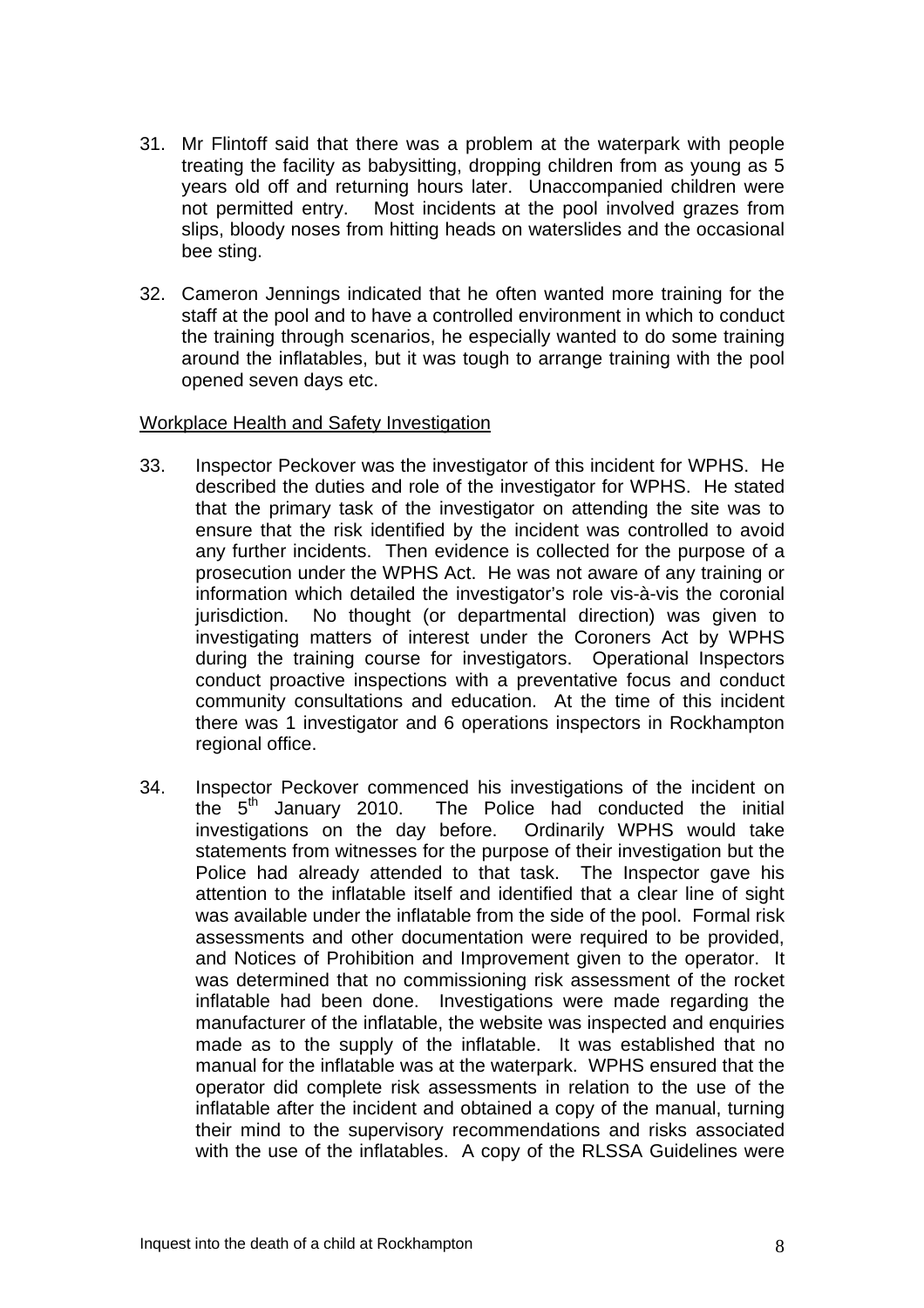also obtained and provided to the operator. A copy of the ALARA Audit was provided by Fun Pty Ltd and inspected.

- 35. A prompt request (11/1/07) was made by the WPHS Inspector to the Police to provide a copy of the material gathered by Police relating to the matter. That request was followed up but no information was forthcoming for a long period of time. WPHS were informed that the release of material under the Memorandum of Understanding (MOU) between the Departments required a lengthy process of authorisations from Brisbane. Eventually WPHS were provided a copy of the Police material by the Rockhampton Coroner's Office in November 2007 when it was received by the Coroner from the Police. No material was provided directly from the Police to WPHS.
- 36. By that stage, 10 months after the incident, it was very difficult for WPHS to pick up the details of the investigation and advance the issues they were interested in further, in particular, to obtain versions from witnesses not interviewed by the police at the time of the incident. WPHS would have also conducted investigation into the qualifications and competence of the lifeguards but were unable to do so as they did not inform themselves of who was present on the day of the incident and their versions of events, expecting to be in receipt of that information from the Police in the short term.
- 37. The investigation of a pool drowning was considered to be out of the ordinary for the Rockhampton WPHS office and so there was an impression on the part of the Inspector that as the Police had attended first and taken statements that they were the lead agency and the prosecution investigation would "piggyback" on the Police investigation. This was the first occasion in which the inspector had been involved in an investigation in which the Police were also involved. In hindsight, conducting their own investigation from the outset would have been wiser.

# *Safety Alerts*

- 38. Safety Alerts are documents released by WPHS to industry which are intended to be timely responses to serious safety issues which obligation holders (or operators in the industry) are unlikely to foresee. Immediate consideration of the safety alerts by obligation holders is expected. An information sheet is sometimes published with the alert to detail to those using it the requirements of WPHS in relation to the issue.
- 39. Inspector Peckover did not prepare a safety alert in this matter though he had in previous investigations. Due to the complications in the progress of the investigation, and WPHS not being aware of how the incident occurred until at least November 2007, the Inspector was of the view that there was no concrete information on which to base a safety alert. Further, the Inspector did not inform himself as to whether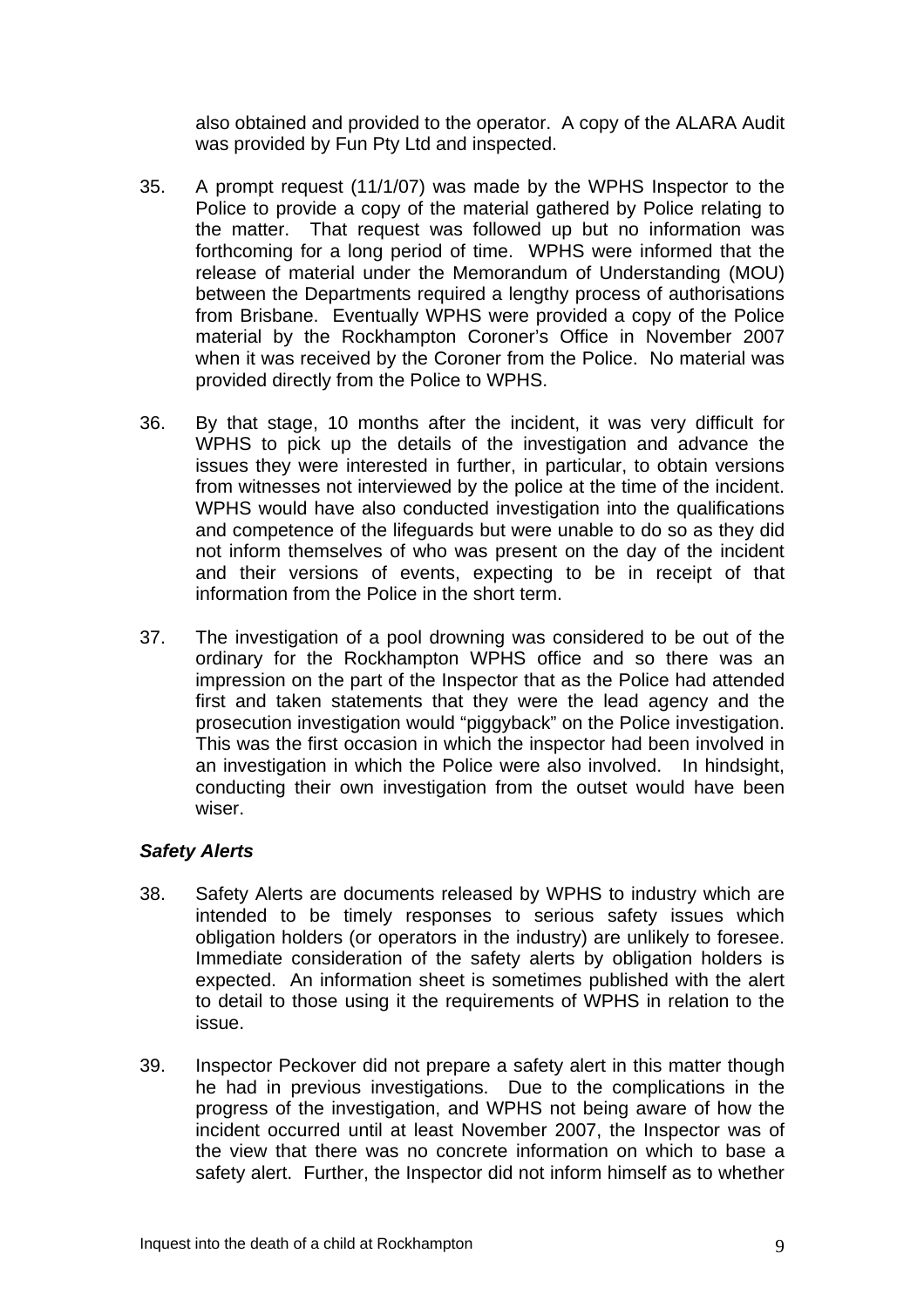the use of inflatables in commercial pools was extensive and therefore did not gauge the extent of the potential risk across the industry. The Inquest was informed that in addition to RockPool, at least ten other pools in the Central Queensland region alone had inflatable devices for use in commercial or public pools, indicating that the supervision issue would be of broad interest. The Inspector left WPHS during the course of the investigation and it seems that the preparation of a safety alert (which he had intended) was missed in the changeover.

- 40. In hindsight, Inspector Peckover was of the opinion that WPHS should have put out an alert straight away to of all those operators using inflatables and then audit them for compliance with the alert. Further, he felt they could have placed a Notice of Requirement on A-flex to provide manuals with all inflatables.
- 41. Inspector Peckover, who now works for the Rockhampton Regional Council in a Safety role, stated that Safety Alerts are relatively easy to disseminate to Council owned pools through LGAQ's existing network. Inspector Peckover was of the opinion that it was more difficult and time-consuming to prepare a safety alert at WPHS than it is in the local government system due to all of the levels of approval required within the Department before information is sent into the public arena. In 2007, he said, it was extremely difficult to have a safety alert approved, particularly in a timely fashion.

# *WPHS Report to Coroner*

- 42. Inspector Sara Swift prepared the WPHS report dated 27/10/08. She had not conducted the primary investigation but had come to the matter after entering the Department some time after the departure of Inspector Peckover. On giving evidence in June 2009, Inspector Swift was aware that there was a duality to the Inspector's role which included assistance to the Coroner.
- 43. Inspector Swift "inherited" folders with information relating to this matter. She did not know where some of the information came from. She was not with WPHS at the time of the investigation but had attended the waterpark with another inspector to see what measures had been taken in relation to this incident. She was tasked with preparing the report to the Coroner which had been requested. She was given a very brief template amounting to a number of general headings from which to prepare the report. She found that the template was not very helpful. She largely drew on her experience in the Police to prepare the report. Sgt Buxton advised that a detailed template for Police Coronial reports is contained in QPS procedures manuals.
- 44. Shortly after the incident, Workplace Health and Safety Qld issued Prohibition and Improvement notices to the pool operator in this matter in relation to the use of the inflatable devices. Those notices were complied with and Fun Pty Ltd co-operated with the WPHSQ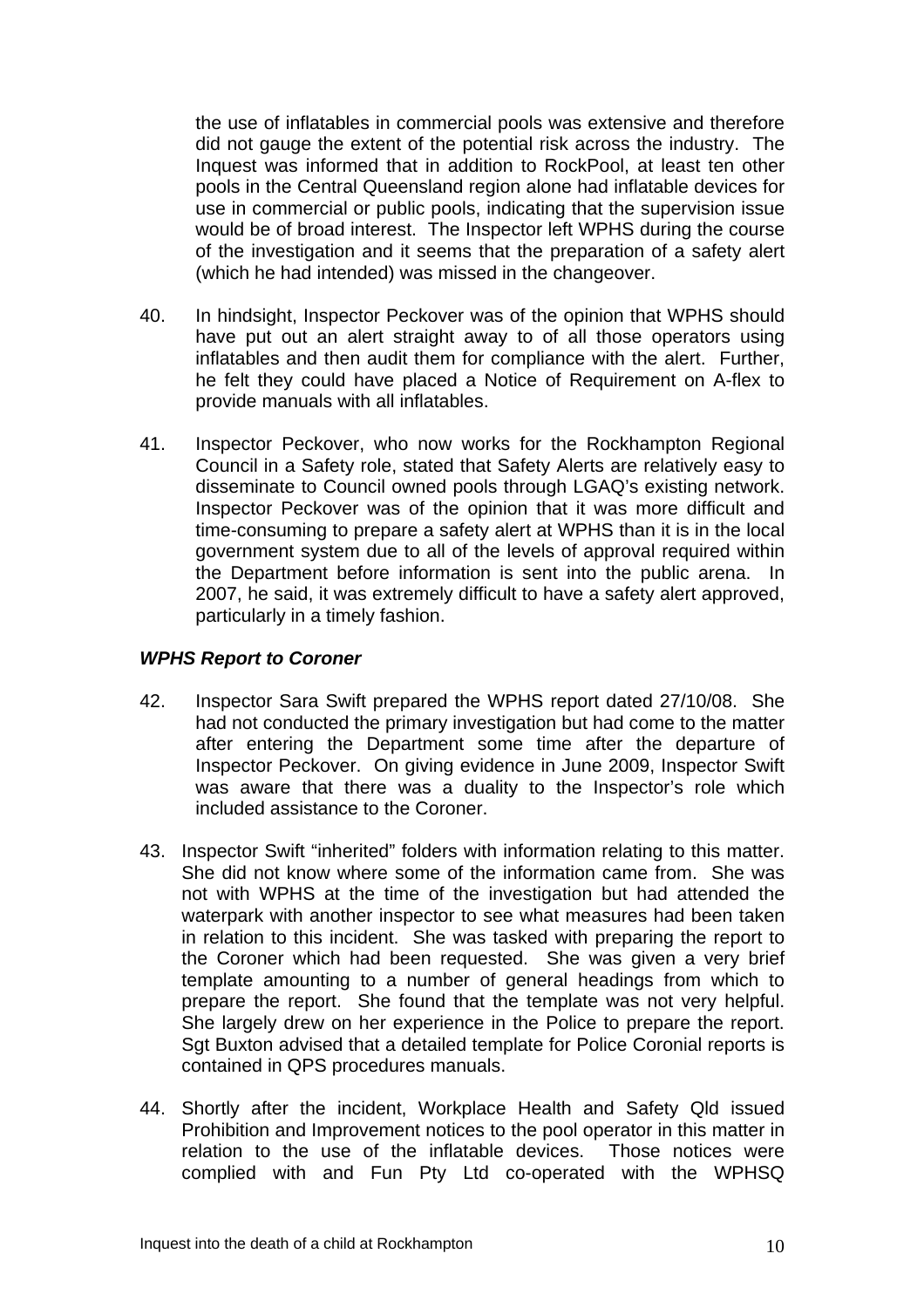investigation. Monitoring and compliance checks continued to be conducted by WPHSQ inspectors over a period of time with Rock Pool. A prosecution by WPHSQ was conducted and was the subject of a plea of guilty with a fine being imposed on 12/8/08.

- 45. Ms Letiticia Robinson, the Coronial Liaison Officer for WPHS also gave evidence (1/7/09). The CLO role was created as part of the Regional Services Manager role in an effort to provide central management of coronial matters in relation to both the provision of investigation reports to assist coroners and organisationally respond to recommendations made by coroners. The CLO role represents 25% of the positional duties and oversees matters for the entire State, about 30 deaths per year. WPHS were (at the time of the Inquest) looking at ways to improve the information provided to coroners and to undertake consultation with the State Coroner regarding those issues. I have in recent times received a questionnaire on this topic, indicating that the process spoken of in July is still continuing.
- 46. WPHS were asked to provide information to the Inquest regarding actions taken by them on the recommendations made in two previous coronial decisions involving the drowning of young children in public pools (Case and Rouse, both in 2005). Whilst a plan was developed to take certain actions on the recommendations, it seems that in the intervening years, one meeting with various stakeholders had occurred in late 2008 and an enforcement note and information sheet (drawing reference to the RLSSA Guidelines) were drafted but not issued. Prosecution summaries were also being posted on the website for the access of pool operators. WPHS had not met with RLSSA since the stakeholders meeting as no need to do so was identified. Safety Alerts on those two cases had not been issued as recommended.
- 47. In relation to the WPHS response to the needs of the coronial system, Ms Robinson stated that WPHS were considering a "complete realignment of the way that information for fatality investigations is considered" in part by providing central oversight of regional investigations and including in coronial reports "some conclusions about the endemic nature of the issue across industry whereby the regions will in fact conduct multiple assessments around the issues that have been identified" in order to assist the coronial decision making process. Further, coroners in the future will be informed what WPHS "organisationally are either doing to respond to the issues from the investigation or believe may be appropriate for the coroner to consider." An internal governance group is developing a new template for investigator reports to coroners. It was anticipated that the State Coroner would have the opportunity to comment on that document.
- 48. It became evident during the evidence of Ms Robinson that there was additional material which could have been of assistance to the Inquest which had not been provided to the Coroner, including a statement from the regional manager involved in this investigation.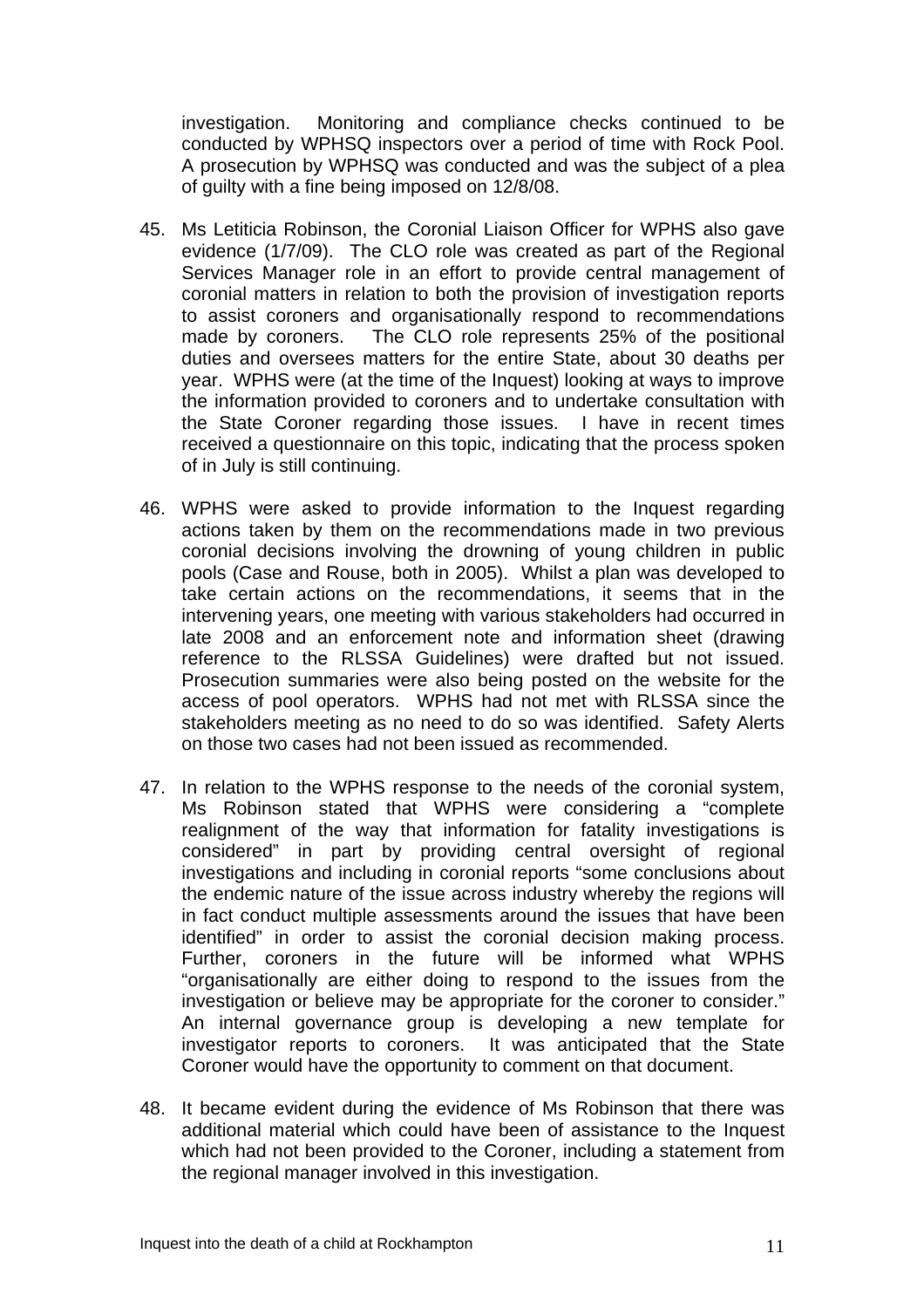#### Royal Life Saving Society of Australia

- 49. RLSSA targets reduction in drowning incidents and conducts public awareness and education programs including the Swim and Survive program for schools and lifeguard training courses. They are able to provide to owners a Pool Safety Audit checklist to assist them in identifying safety issues for consideration.
- 50. RLSSA has access to various sets of statistics on drownings and Michael Darben, Qld CEO, gave evidence that incidents of drowning and near drowning in commercial pools are low in number, primarily due to the supervision provided and the fact that those pools are more controlled environments than rivers and creeks etc. Despite that, drowning remains the number one priority for lifeguards.
- 51. RLSSA has produced "Guidelines for Safe Pool Operation" (1/4/06) which are an advisory standard. Adoption by more pools of the Guidelines would, in Mr Darben's opinion, lead to standardisation and provide less ambiguity around safety at pools. The Guidelines stress that the primary responsibility for supervision of children remains with parents at all times.
- 52. The major components of the Guidelines include:
	- one qualified Pool Lifeguard supervising to be facing and watching the water at all times
	- a second supervisor should hold Bronze Medallion
	- at least one supervisor should have Senior First Aid
	- there should be sufficient (qualified) lifeguards to ensure the bodies of water and people in them are supervised effectively
	- a clear line of sight must be established for the surface and floor of the pool by the supervisor
	- the minimum ratio of lifeguards is 1 to 100 people in the water
	- responsible behaviour should be encouraged at all times
- 53. The Guidelines contain a section on "Inflatable Play Equipment" (Supervision no.13) which requires a detailed risk assessment for the use of the equipment and specifies factors to be included in the risk assessment including supervision of the inflatable and general area including line of sight issues. Inflatable devices are becoming more popular in recent years as they are becoming more affordable and are portable from one pool to another if the operator moves to another venue.
- 54. Mr Darben confirmed that all activities should have commissioning risk assessment documented and staff trained on it. The operator had not been aware that another hazard which required control was created when the inflatable was introduced into pool.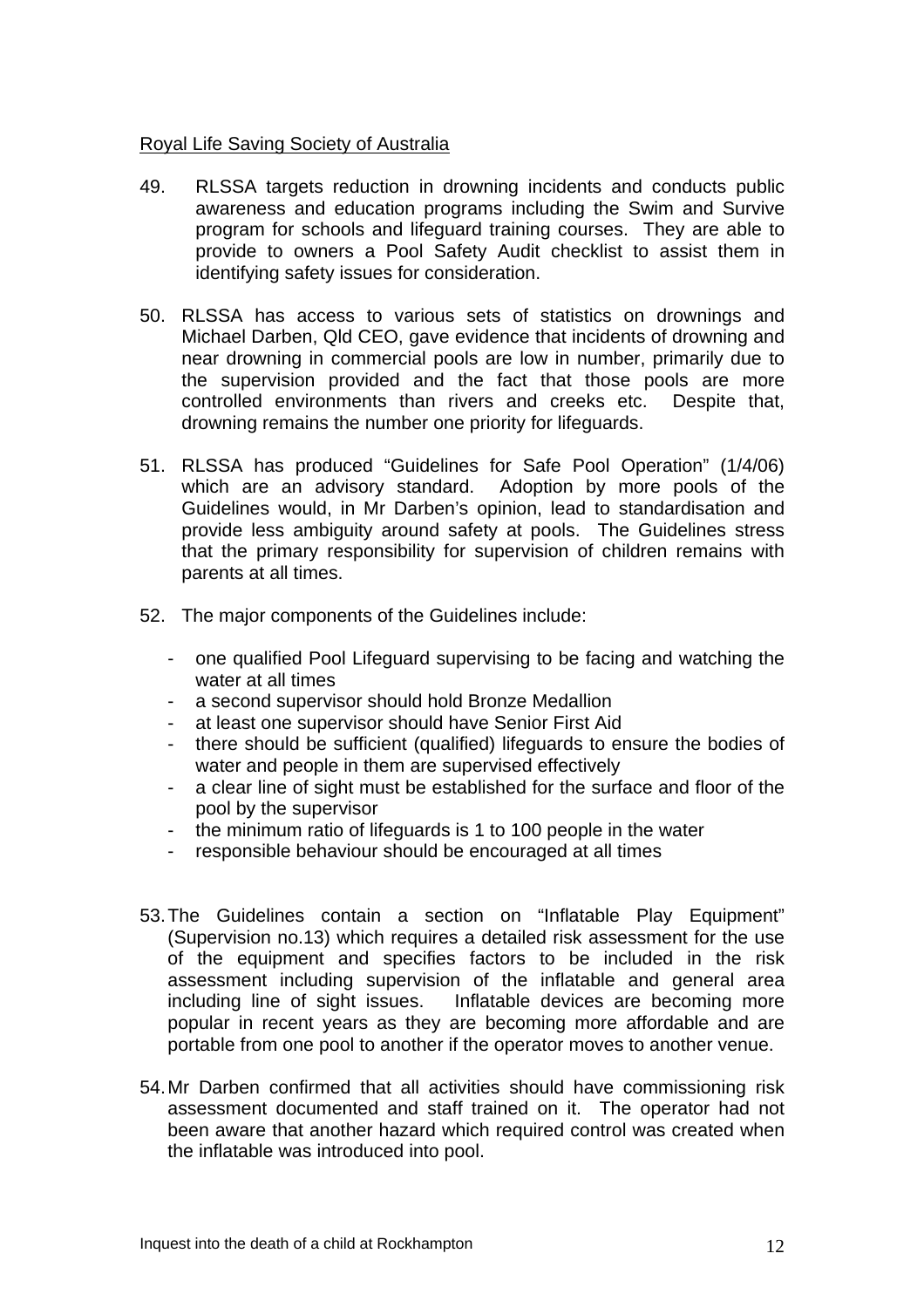- 55. Mr Flintoff had never looked at the RLSSA guidelines as he found that he had no time to do anything above the day to day tasks he was responsible for. Management looked after all of the risk assessments and procedures. Documentation of those was required to be provided to Council every 6 months. He was working at the pool when ALARA conducted the safety audit.
- 56. Sgt Buxton confirmed that the pool operator had shown substantial compliance with the RLSSA guidelines.
- 57. In relation to the engagement of RLSSA in action on the recommendations made by Coroners in the Rouse and Case matters, Mr Darben (who came to his position in October 2008) had attempted follow up with the Local Government Association to no avail. He made the valid point that neither the Local Government Association nor WPHS are experts in the aquatic field and as RLSSA has significant expertise in the area, they could be of vital importance in advancing safety issues across the industry through government. In the past there have been various pool/water safety committees but they generally fizzle out. Mr Darben was of the view that a government sponsored water safety committee including all elements of the sector would help progress issues in a coordinated fashion. He believed that the current action taken on those recommendations needed to go further.
- 58. RLSSA have a self audit tool available for pools which would be an aid to improving safety for pool users.

# Australian Standard

59. The Australian Standards AS3533.1 and AS3533.2 and the standard regarding water amusement devices (water slides and on-ground jumping castles) have no provision relating to in-pool obstacles or inflatables.

# Court Appointed Expert – Dr Ruth Barker

- 60. Dr Barker, the Court Appointed Expert in this matter, is qualified and experienced in Paediatrics and Emergency Medicine. She is the Acting Director of the Queensland Injury Surveillance Unit and a Staff Specialist Emergency Paediatrician at the Mater Childrens' Hospital in Brisbane. Dr Barker has an advisory role on the Queensland Government Swimming Pool Safety Committee which examines the current domestic swimming pool legislation but does not address public pool safety. Dr Barker also gave evidence that researchers, including the QISU, do not have access to appropriate information in a timely fashion regarding drownings and immersion events to enable them to quickly analyse events and formulate prevention strategies.
- 61. Dr Barker identified the following issues as contributing factors in the child's death: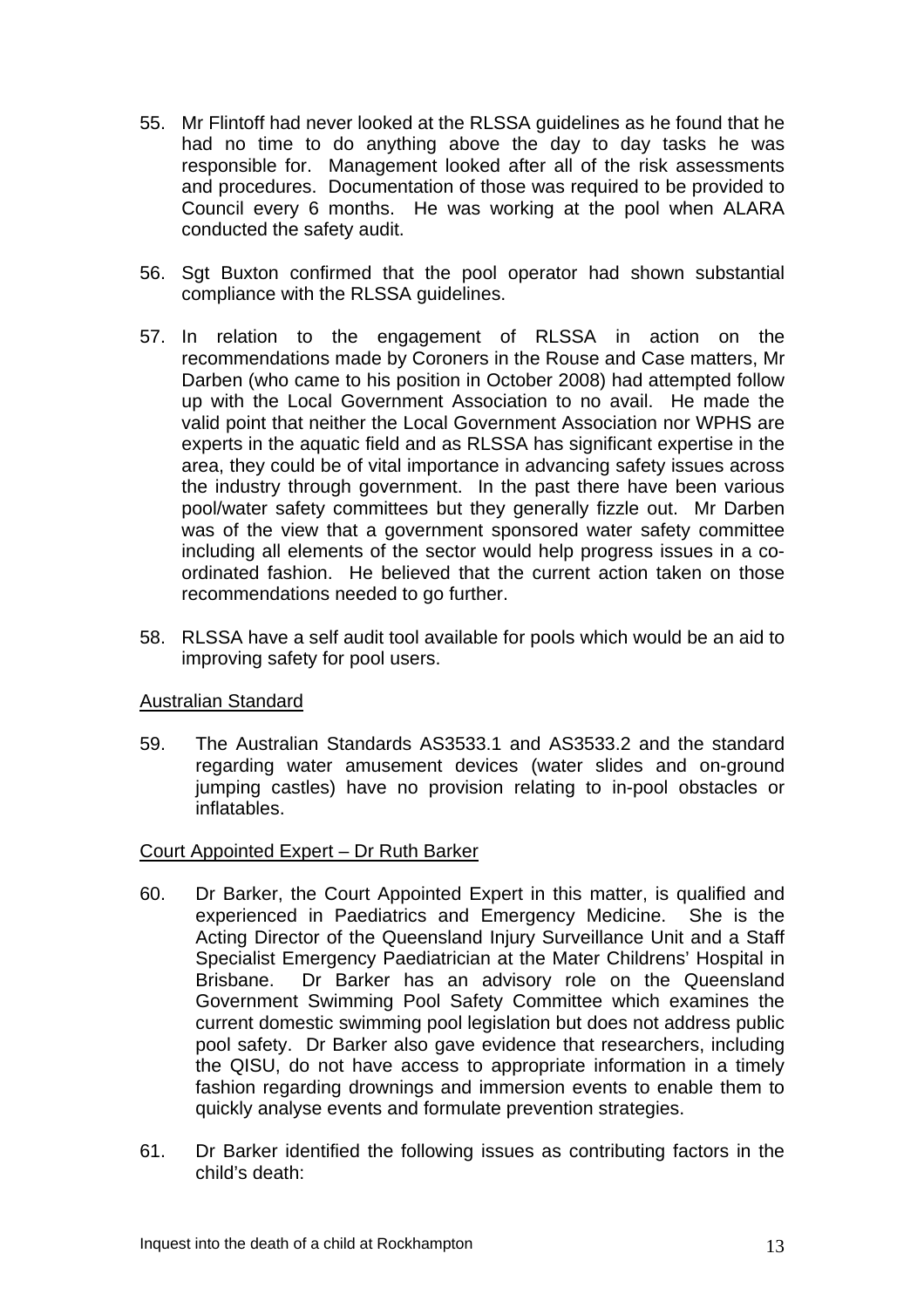#### (i) *His lack of swimming competency*

Dr Barker stated in her report that there is an expectation that children swimming in a public pool unsupervised have a certain level of swimming competency when it is not uncommon for a child of the child's age to be unable to swim;

#### (ii) *Failure on the part of the carer to designate an adult supervisor*

The child was accompanied by multiple adults, none of whom had the sole responsibility of supervising him. Dr Barker stated that this is a frequent thread in pool deaths and immersions. The RLSSA "Keep Watch" campaign seeks to set workable guidelines for pool patrons in terms of supervision of children of certain ages (it is not addressed to swimming ability levels). Further, it may have been unrealistic to expect the child to comply with the direction not to enter the deep end of the pool as it is obvious that he either misunderstood the direction or the temptation of the Rocket proved too great.

(iii) *Failure on the part of Rockpool owner to adequately assess the risk associated with aquatic hazards* 

Dr Barker considered that the organisational requirements for water safety supervision were not clear. Further, the staff handbook failed to address procedures for the most likely adverse event at a pool – an immersion. The manual for the Rocket was not provided with the equipment. If so, from the guidelines for supervision (particularly the clear line of sight of the floor of the pool), Rockpool management should have identified that more than one person would be required to properly supervise the Rocket.

(iv) *Inadequate number of pool supervising staff to adequately supervise the aquatic hazards and dilution of aquatic supervision by requiring staff to multitask* 

 Dr Barker considered that the supervision requirements of the various amenities at the RockPool clearly exceeded the six 'lifeguard' staff who were assigned to them on the day. The performance of additional tasks such as maintenance of equipment and checking wristbands diluted the ability of the staff to identify patrons in distress. The staff handbook instructed staff to accommodate patrons rather than direct them in safe behaviour.

(v) *Inadequate number of qualified lifeguards to adequately supervise the aquatic hazards* 

The RLSSA requirement is for 1 qualified lifeguard per 100 patrons in the water. Lifeguard qualification contains a component of aquatic supervision which is not included in other qualifications. 'Lifeguard'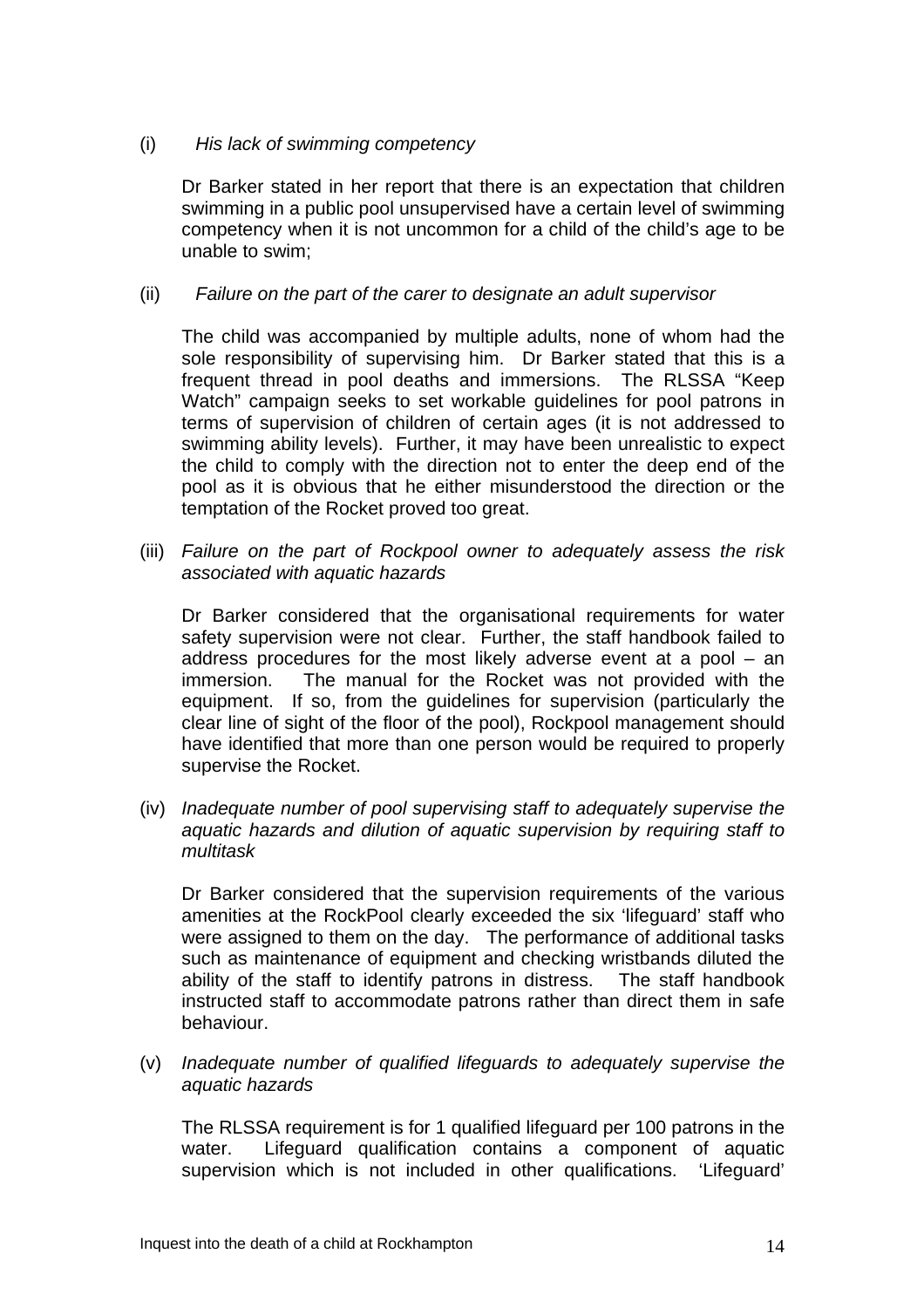tends to be used as a generic term in the industry for a supervisor but actually should reflect the specific skills of that qualification. Other staff should be referred to as Pool Attendants. Not all of the six staff were qualified to Pool Lifeguard standard.

62. Dr Barker considered that despite the failure of the management to identify and manage the aquatic risks, there was a clear intention to do so. The assistance of the assessment tool available from RLSSA would have helped identify the risks in a more appropriate way than reliance on the AALARA audit achieved in relation to this particular issue.

#### Investigation Issues

- 63. The incident was reported to the Police who attended the scene and commenced investigating the matter. They established that they would need to involve the Division of Workplace Health and Safety in the matter but had difficulty in contacting WPHS after hours to notify of the incident. WPHS did not become officially involved until the following day.
- 64. The Police had established that there were no suspicious circumstances in the matter and the bulk of the investigation fell to WPHS. However, as the Police were on scene, they had interviewed the witnesses who were still present shortly after the incident. WPHS determined that they needed to access those witness statements in relation to their investigation. The QPS Operational Procedure Manual (OPMs) prohibits the disclosure of information to external bodies without the authority of the Commissioner of Police. This procedure was followed by the investigating Police officer but substantial delay was occasioned (some months) in WPHS gaining access to the material that the police officers had gathered relating to the incident.
- 65. Further delays were caused when the officer responsible for the WPHS investigation left the employ of the Division and issues which should have been followed up on, including the issuing of a Safety Alert to industry, were overlooked in the internal changeover of the file. There is a need to ensure the delivery of timely safety warning information out to industry following an incident, within days of event being preferable.
- 66. There was little communication between WPHS and investigating Police especially regarding safety issues such as risk assessments undertaken by the pool operator. The investigating Police officer was not notified of breach proceedings taken by WPHS against the pool operator. There was no liaison between QPS and WPHS regarding the provision of a report to the Coroner. The report which was furnished by the Police was quite complete but the WPHS report effectively regurgitated the Police material and added little substance regarding the substantive issues in the matter. This was largely due to the paucity of direction to officers in the material which should be included in such a report and the loss of relevant momentum and attention to detail occasioned by the internal handover referred to earlier.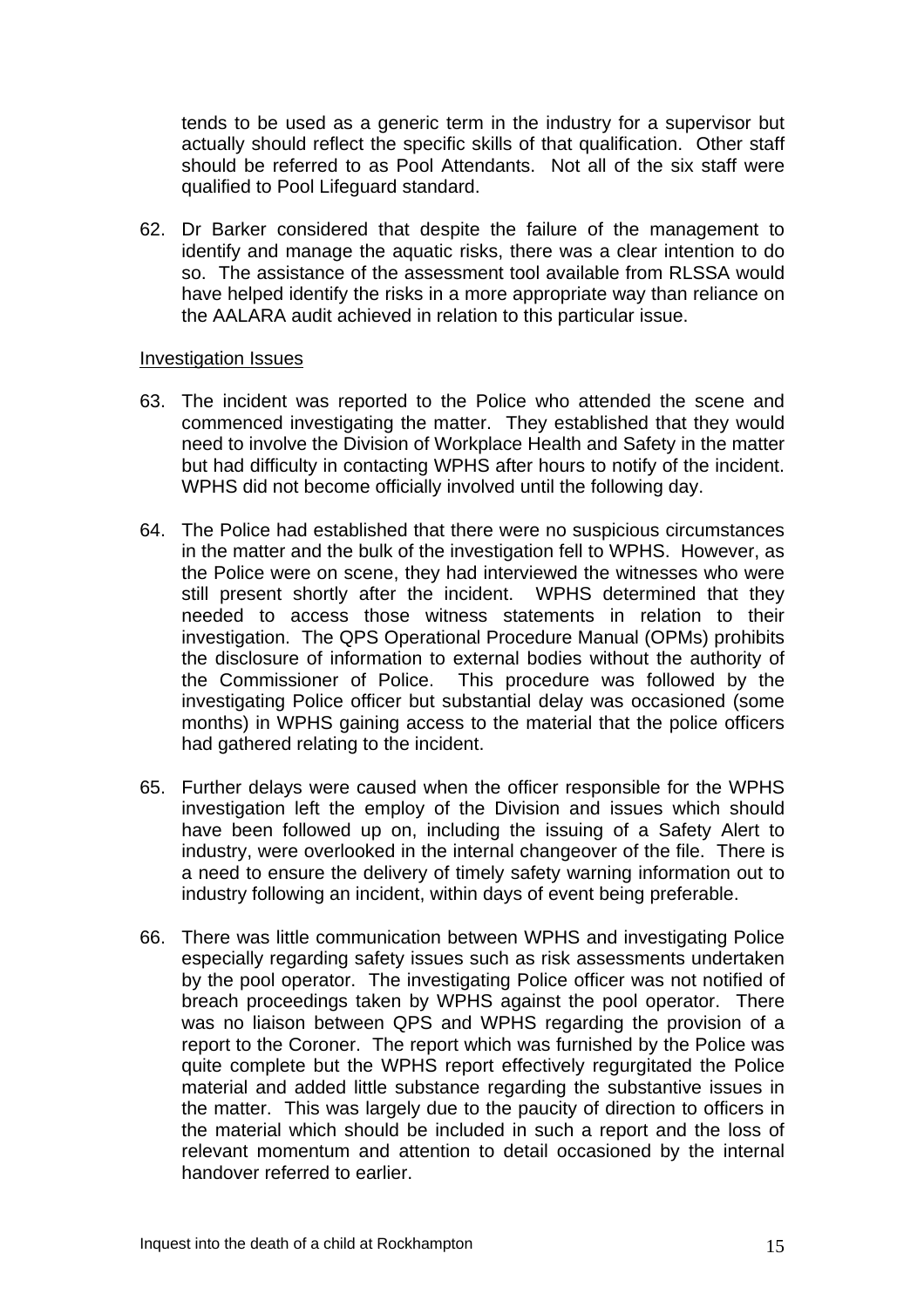#### SINCE THE INCIDENT

67. Since the incident, the pool operator has taken significant steps to address the safety issues which arose as a result of this tragic incident. Those steps include but are not limited to undertaking a risk assessment in relation to the use of the inflatables, reallocation of positioning of lifeguards around the inflatables (one on the starting block and one on the side of the pool to ensure line of sight for the area surrounding the inflatable), and improvements to signage.

#### FINDINGS

68. I am required to find, so far as has been proved on the evidence, who the deceased person was and when, where and how he came by his death. After consideration of all of the evidence and exhibited material, I make the following findings:

**Identity of the deceased person**– The deceased person was the child born on 31<sup>st</sup> October 1997.

**Place of death** – He died at the RockPool waterpark, Rockhampton.

**Date of death** – He died on the  $4<sup>th</sup>$  January 2007.

**Cause of death** – The child attended the RockPool, a leisure park centred around pools and water activities, in Rockhampton on the day of his death with family members including his aunt/carer. He was not a swimmer and had some difficulties understanding and following instructions. He was not properly supervised by the adults who attended the pool with him. After playing happily with his brothers and other family members for a time, he was unsupervised for a period of time. Despite being instructed not to go to the deep end of the pool, he has entered onto the inflatable rocket in the deep end of the pool which was being supervised by one pool attendant. He was discovered lying on the bottom of the pool under the inflatable device and was retrieved and CPR administered. He died from drowning. Contributing factors in the death were inadequate supervision of the child by the adults responsible for him, inadequate supervision of the inflatable device he was using, inadequate identification of the risks and hazards associated with the use of the inflatable device by the pool operator, and the child's lack of swimming competency and to a lesser extent his ability to comply with instructions.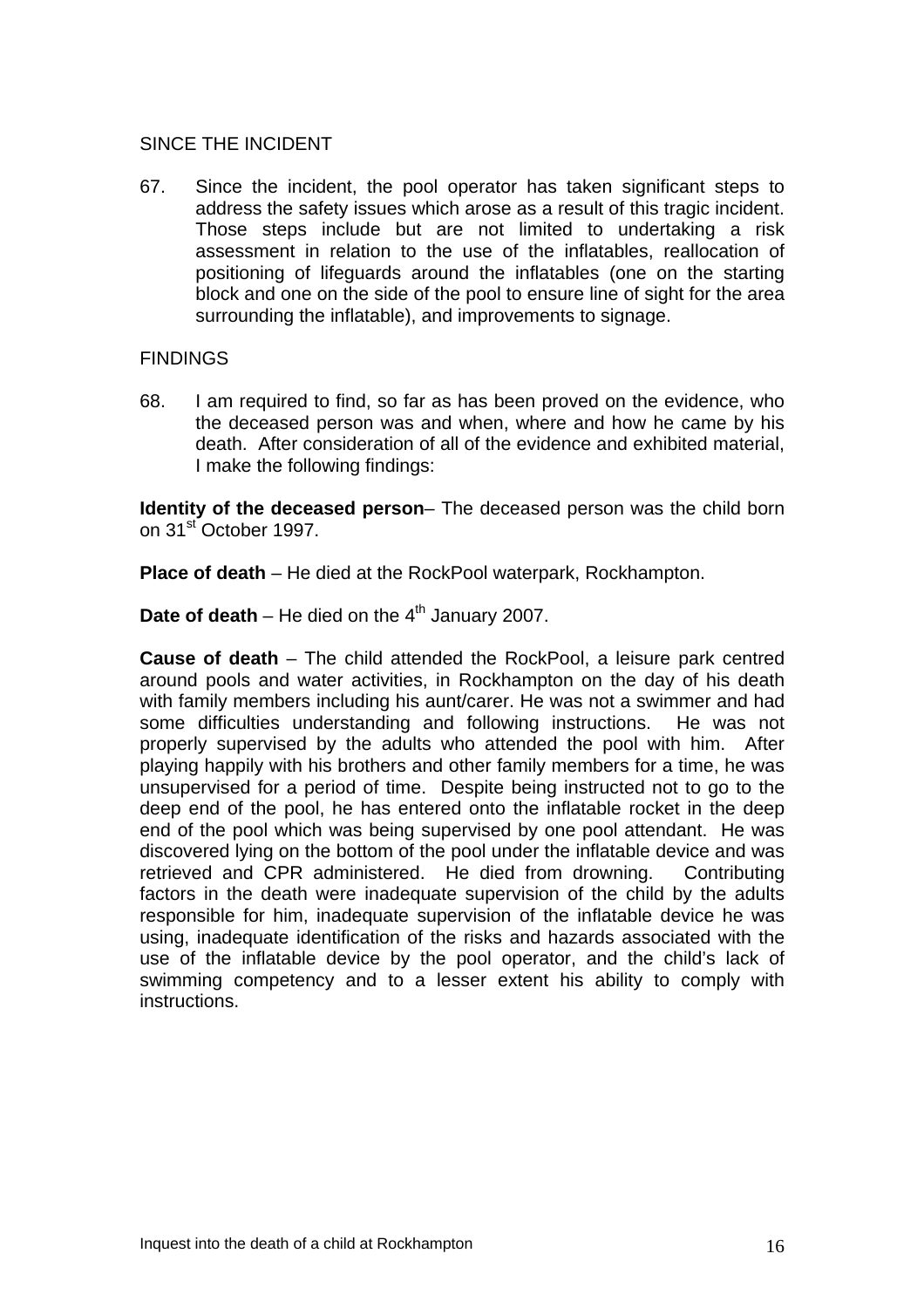# *RECOMMENDATIONS*

In an effort to avoid similar deaths occurring in the future, I recommend:

# **Recommendation 1**

**That when items such as inflatable devices are in use in commercial or public pools, pool operators are to conduct a risk assessment on the use of the inflatable before commissioning it. The risk assessment should be conducted in accordance with RLSSA guidelines and take into account all information regarding the inflatable provided by the manufacturer. Following the risk assessment, the pool operator should develop staff training on the issues raised in and procedures developed from the risk assessment and assess staff competency in the procedures. Those procedures should include scenario training relevant to the inflatable device in use. The Division of Workplace Health and Safety is to supervise the implementation of this recommendation.** 

# **Recommendation 2**

**That AFlex Technology Ltd, the manufacturer of the inflatable device in this matter, ensure that the user manual for each device more fully and prominently explain the risks associated with the use of the inflatable device, especially the risk of users drowning, and ensure the manual is provided to the purchaser with the product.** 

# **Recommendation 3**

**That the Division of Workplace Health and Safety consult with industry and RLSSA and give consideration to establishing a Pool Industry Code of Practice as a Standard under the Workplace Health and Safety Act to provide a guide for commercial and public pool owners and operators on issues including risk management and which includes provision for effective monitoring and enforcement of the guideline.** 

# **Recommendation 4**

**That Royal Lifesaving Society of Australia [RLSSA] conduct a review and produce guidelines, to be incorporated into the RLSSA Guidelines for Safe Pool Operation relating specifically to:** 

- **(i) the appropriate level of qualification and accreditation of lifeguards, and the required number of lifeguards providing supervision at public pools and "pay for entry" pools;**
- **(ii) that specific reference be made to pools where obstructions including inflatable devices are used as part of the pool business of undertaking.**

# **Recommendation 5**

**That the Committee responsible for review of Australian Standards AS3533.1 and AS3533.2 review these and other appropriate standards**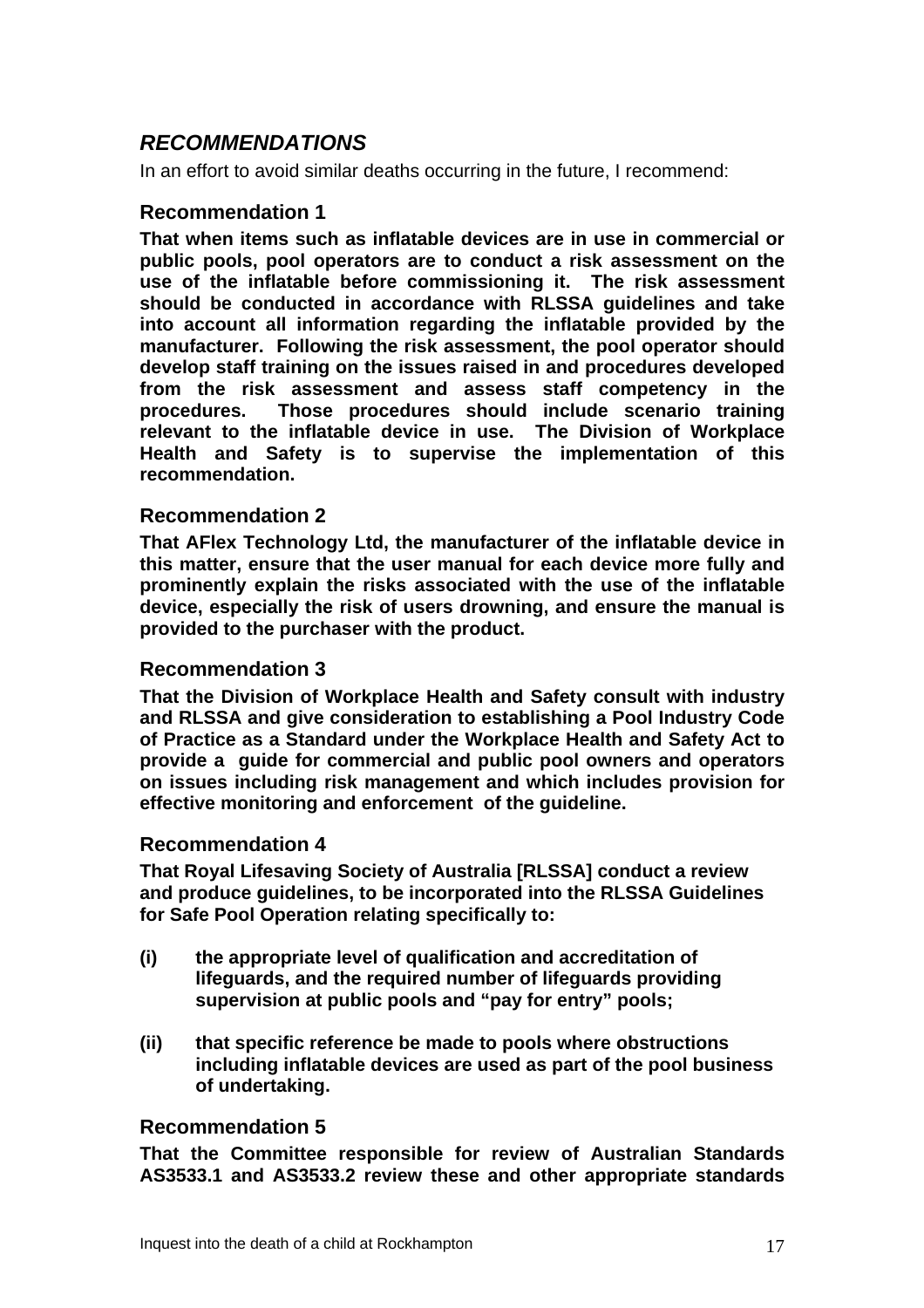**with regard to inclusion of issues around the use of in-water inflatable amusement devices not currently addressed in the standards.** 

# **Recommendation 6**

**That the Department of Health, Local Government Association and RLSSA consider conducting a public awareness campaign, reinforcing the need for continued supervision of children swimming at public pools, by parents, carers, guardians, or responsible adults.** 

# **Recommendation 7**

**That the Department of Health and RLSSA develop a program to promote and encourage parents and guardians to enrol children and other non-swimmers in learn to swim instruction including skills to survive a sudden immersion event.** 

#### **Recommendation 8**

**That RLSSA review the 'Keep Watch' program with a view to tying the recommendations for supervision not only to age but also to swimming ability levels and require significant enforcement of recommendations by pool staff/owners.** 

# **Recommendation 9**

**That WPHS consider legislating a requirement for all operators of public pools in Queensland to hold membership of RLSSA to ensure operator compliance with safety guidelines offered by RLSSA and to promote greater safety awareness in the industry.** 

# **Recommendation 10**

**That the Queensland Government reconvene a Queensland Water Safety Council including representation from Division of Workplace Health and Safety, Local Government Association, RLSSA, Qld Injury Surveillance Unit and other interested parties, perhaps under the auspices of the Commissioner for Children and Young People, in order to monitor issues and advise government on issues connected with public water safety.** 

# **Recommendation 11**

**That the Local Government Association of Qld and WPHSQ provide access to data involving public pools to RLSSA and approved researchers.** 

# **Recommendation 12**

**That the State Coroner improve the availability of appropriate information regarding drownings to approved researchers at an early stage of the coronial investigation, allowing a more timely review of the event by experts and the development of prevention strategies. It is noted that section 53(2) Coroners Act makes provision for the supply of information in certain circumstances. Timing is the thrust of this recommendation.**